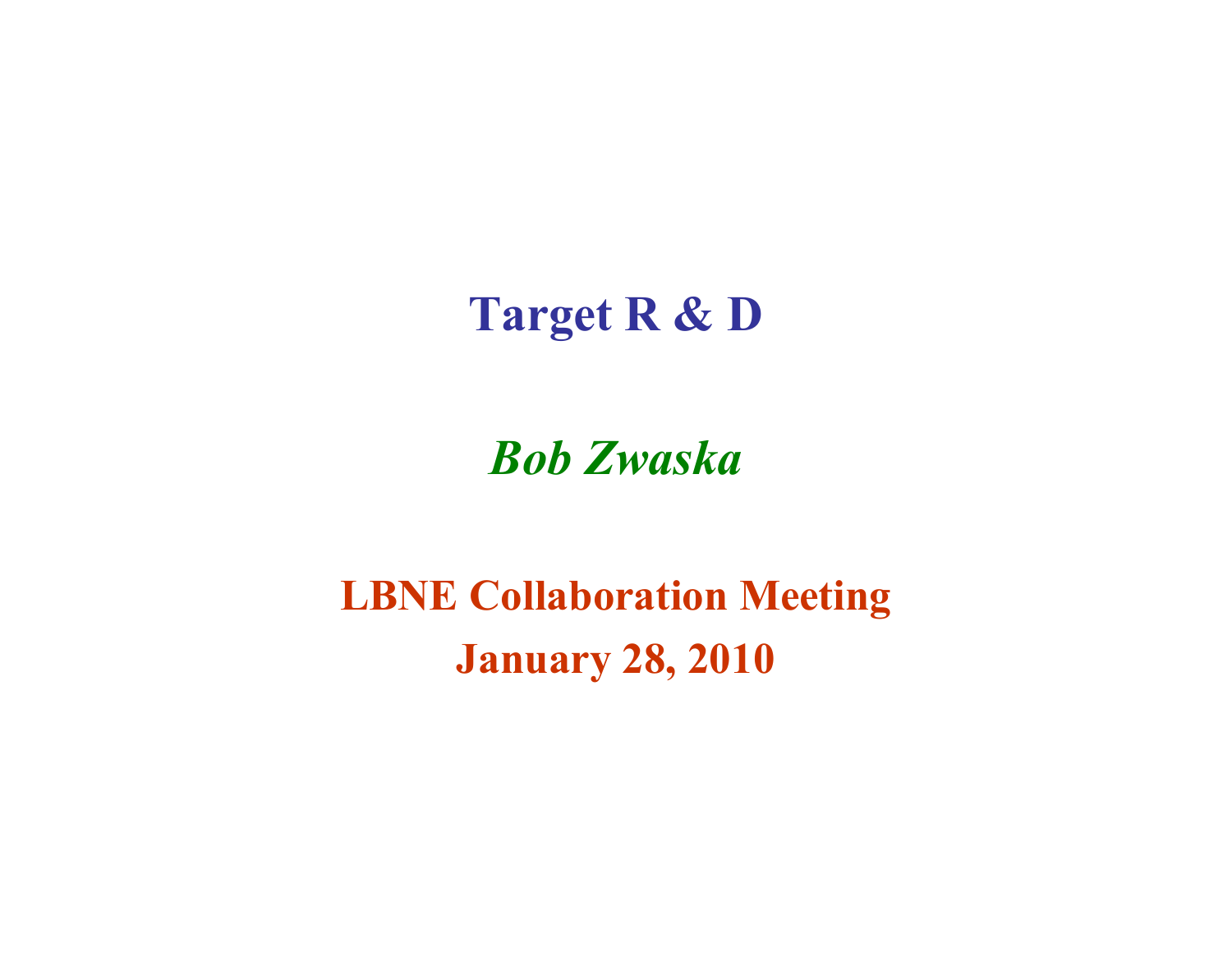## Basis

- • To reach its full potential, LBNE will require a target capable of withstanding 2 MW
	- The 2 MW capability can not come at undue cost to neutrino flux
	- $\triangleright$  This is the R&D challenge
- $\bullet$  Initially LBNE will likely run with a 700 kW beam
	- $\triangleright$  This target will be optimized for 700 kW neutrino flux
	- $\triangleright$  Will be informed by 2 MW R&D
	- $\triangleright$  As of now, we are not planning on having an integrated target / horn 1
		- Will of course change if appropriate
- $\bullet$ The R&D effort on targets is underway and quite active
	- $\triangleright$  Collaborations with other labs
	- $\triangleright$  Several areas of investigation underway
		- I am new to this my self talk derived from work by others (Pat. H, Jim H., Nick S)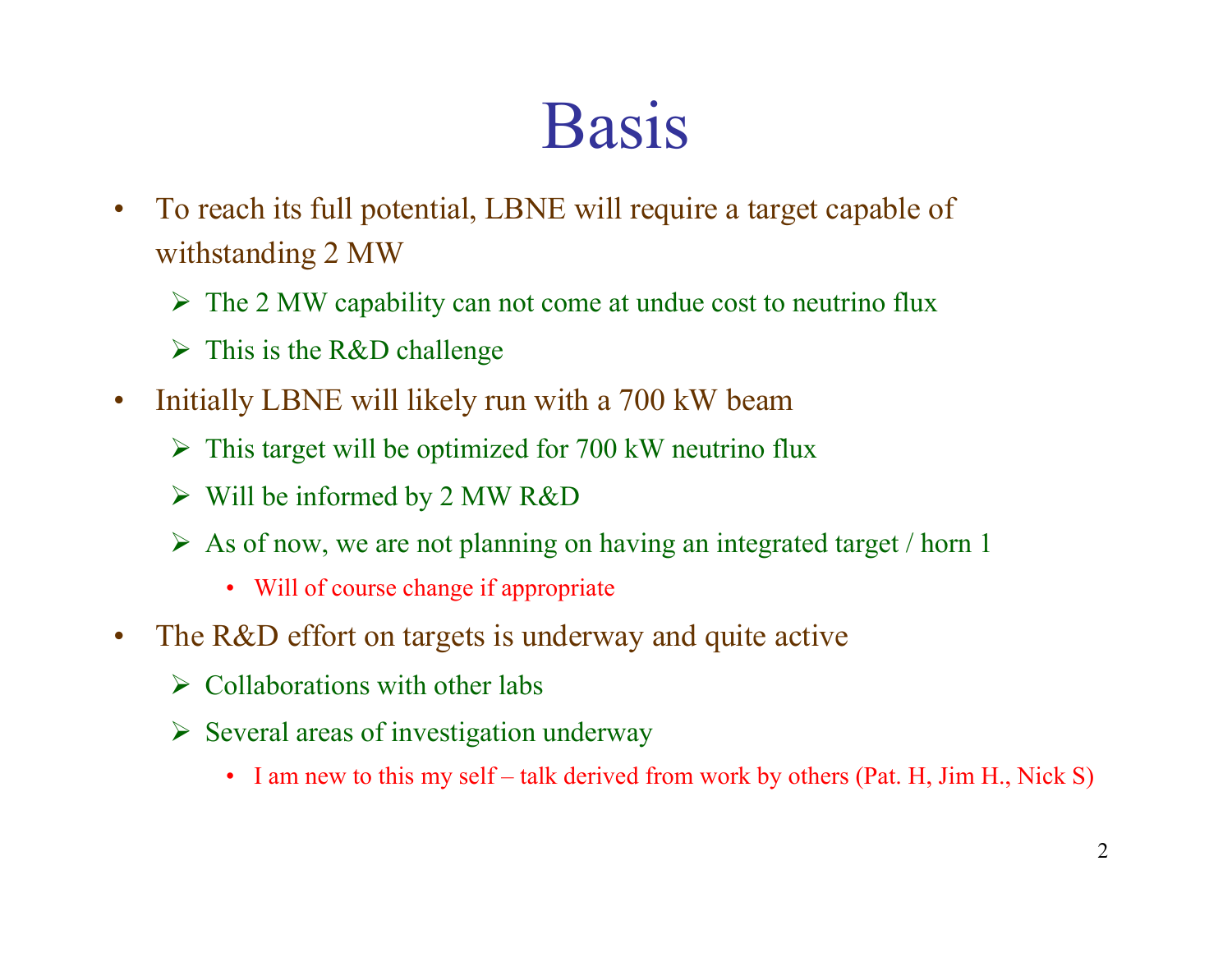## People

 Partial list of people working on target and target hall – related items  $\bullet$ 

#### Fermilab

 Kris Anderson (Target technical components)Sam Childress (Target Hall infrastructure) Lee Hammond (Target pile, Target Hall utilities)David Hickson (Target Hall utilities) Pat Hurh (Target technical components and infrastructure) Jim Hylen (Target technical components and infrastructure) Tom Lackowsi (Target Hall infrastructure) Byron Lundberg (Target technical components)Mike Martens (Target)Joel Misek (Target: BLIP test, decay pipe)<br>Nikelei Makhay (Target) Nikolai Mokhov (Target) Vaia Papadimitriou (management) Ryan Schultz (Target pile, remote handling)Vladimir Sidorov (Target (NT02 autopsy), remote handling) Zhijing Tang (Target: BLIP test) Salman Tariq (Target pile, remote handling) Karl Williams (Target Hall utilities) Tim Wyman (Target Hall infrastructure)Bob Zwaska (Target technical components)

#### IHEP

Valeriy Garkusha (Target)

#### RAL

 Tristan Davenne (Target technical components) Chris Densham (Target technical components) Ottone Caretta (Target technical components) Michael Fitton (Target technical components) Peter Loveridge (Target technical components) Matt Rooney (Target technical components)

#### ANL

 Jim Bailey (Target)Henry Belch (Target)Jim Grudzinski (Target)<br>Maimei Li (Target) Meimei Li (Target)

#### BNL

 Harold Kirk (Target: BLIP test) Nikolaos Simos (Target: BLIP test) Nicholas Soulhas (Target: BLIP test)

#### ORNL/SNS

 Tom Burgess (Remote handling)Van Graves (Remote handling)Mark Rennich (Remote handling)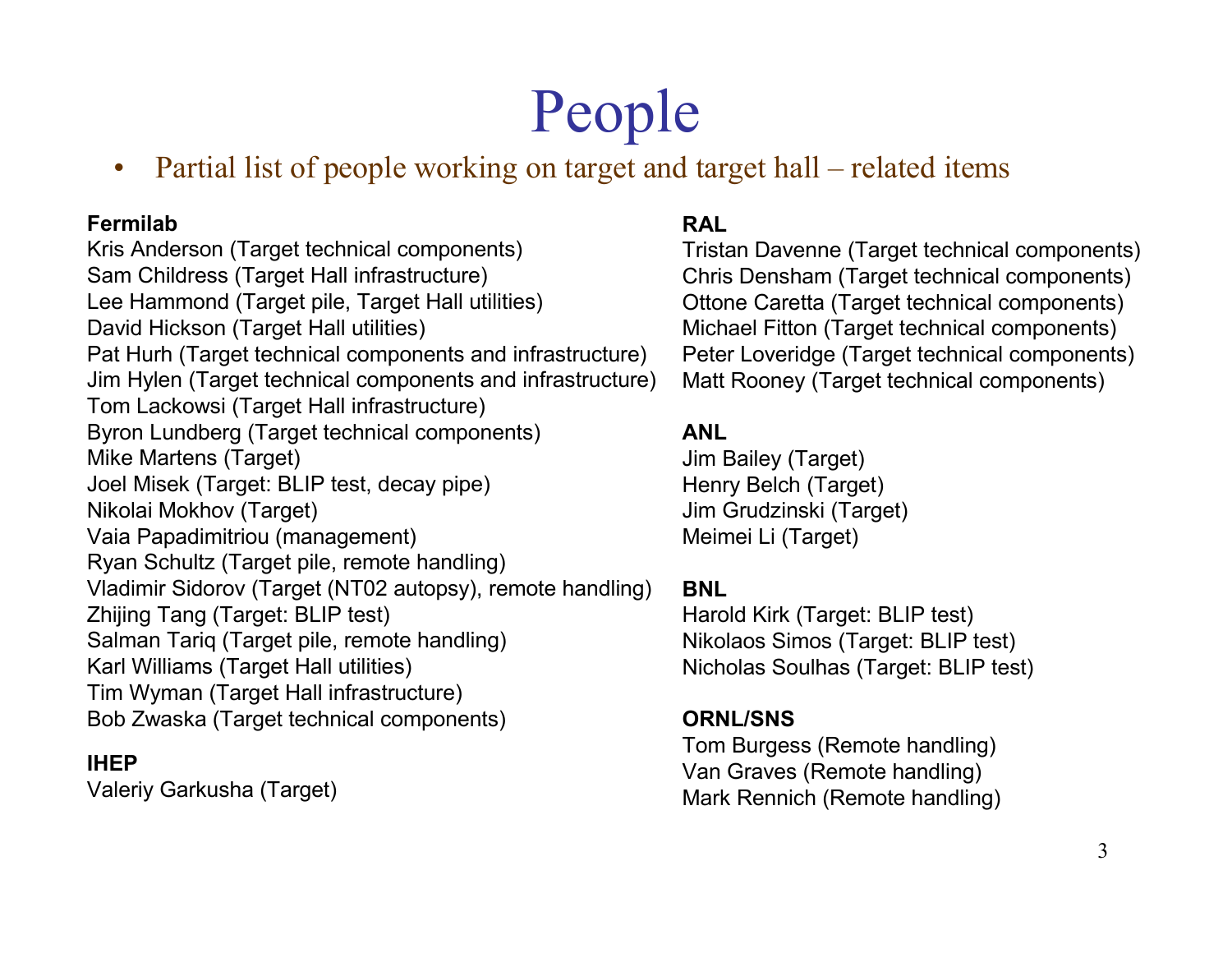#### Start with the Devils we Know:Water-cooled Graphite

NuMI Target long, thin, slides into horn without touching

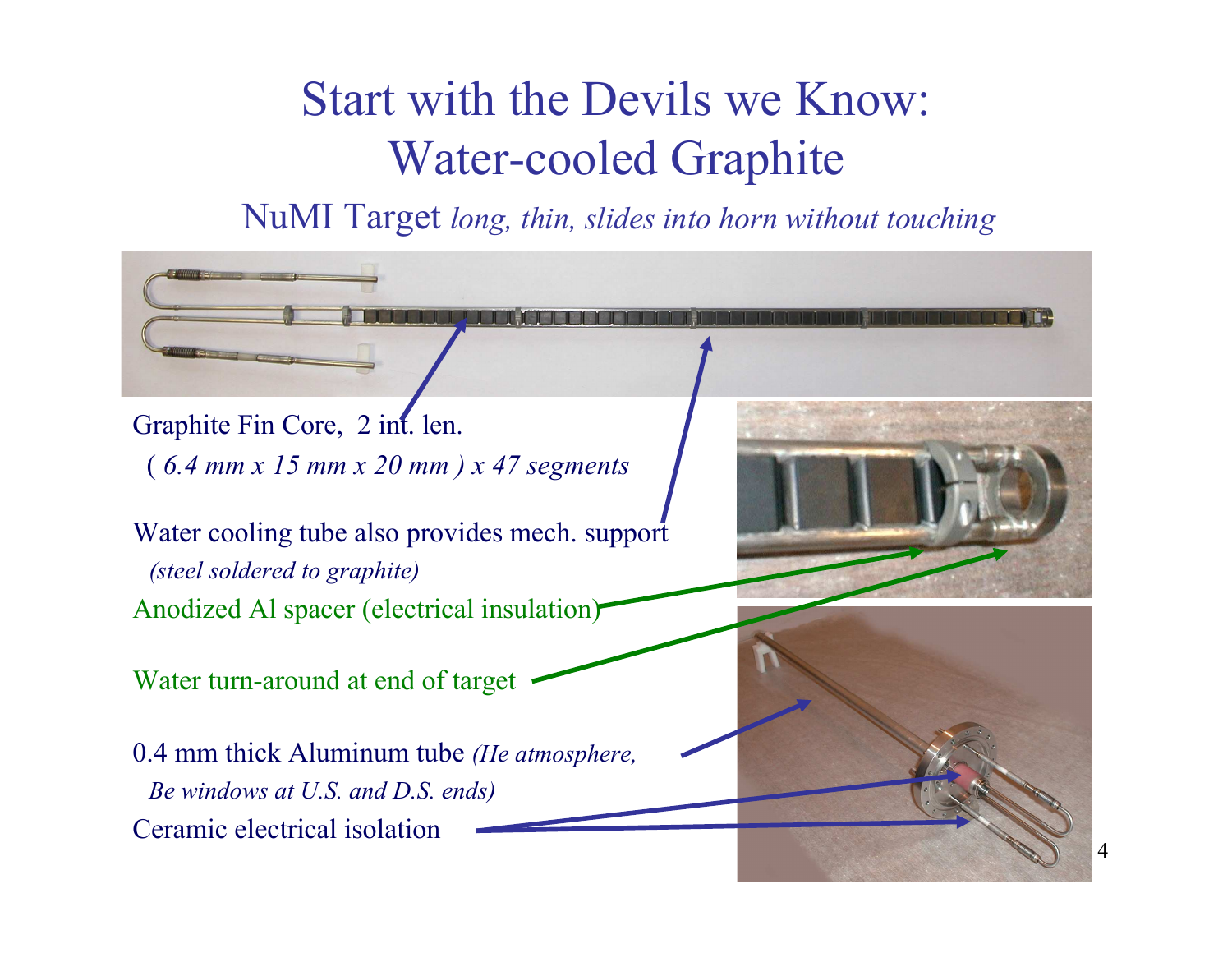# Evolving past NuMI

- The NuMI target is rated for  $\sim$  450 kW
	- Originally 400 kW, more with larger beam spot
	- $\triangleright$  Necessarily complicated because it needs to fit in the horn
- NOvA target at 700 kW
	- $\triangleright$  Basically the same technology
	- $\triangleright$  Greater capability comes from being able to simplify the design by being away from the horn
- $\bullet$  LBNE may be back in the horn
	- 700 kW initially, but need a target for 2 MW
	- Hope to improve the 700 kW design through the 2 MW process
	- Starting from a conceptual 2 MW design created by IHEP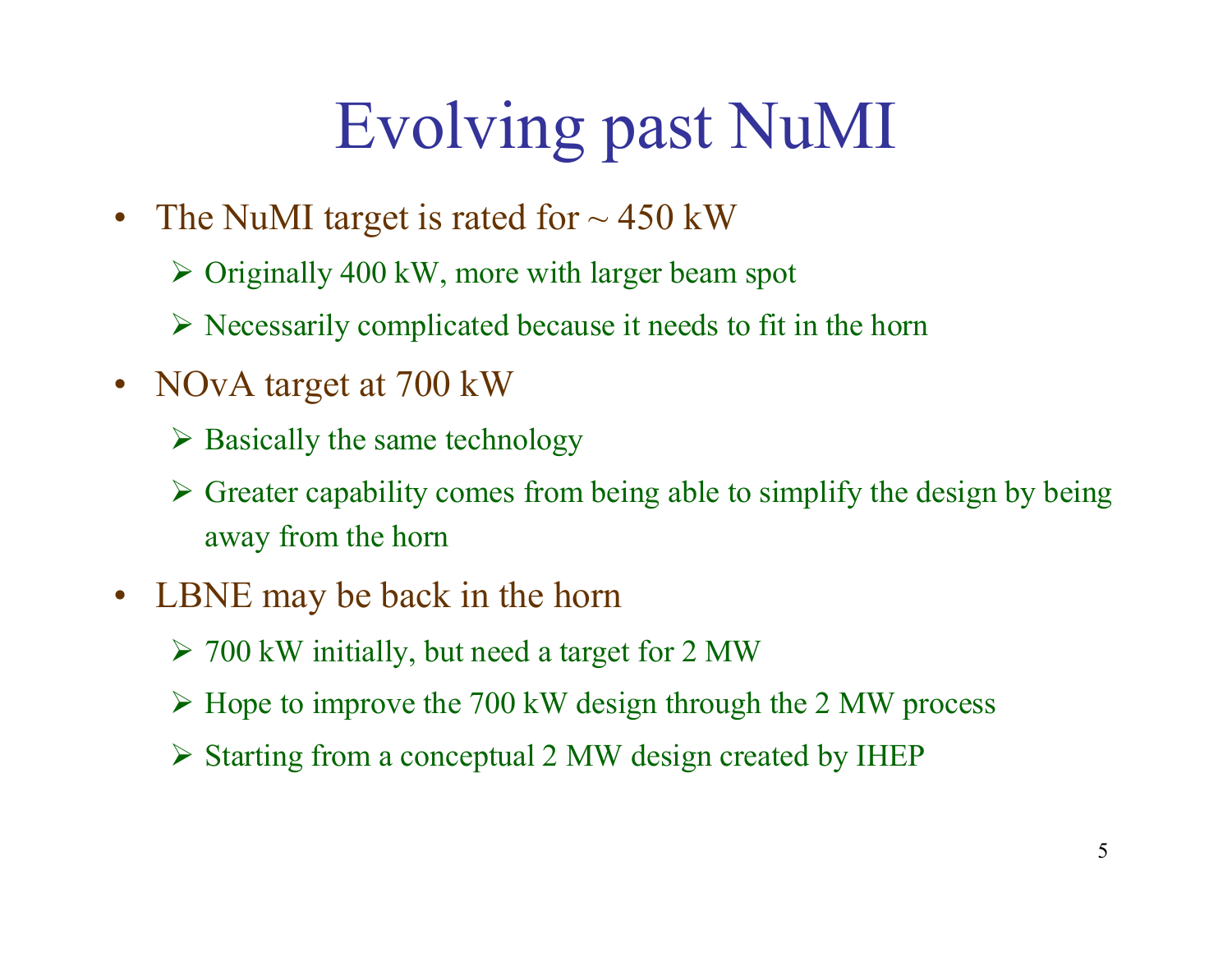### NuMI Target Degradation

•Neutrino yield from the NuMI target degraded by  $\sim$  5% over an exposure of  $\sim$  6e20 protons

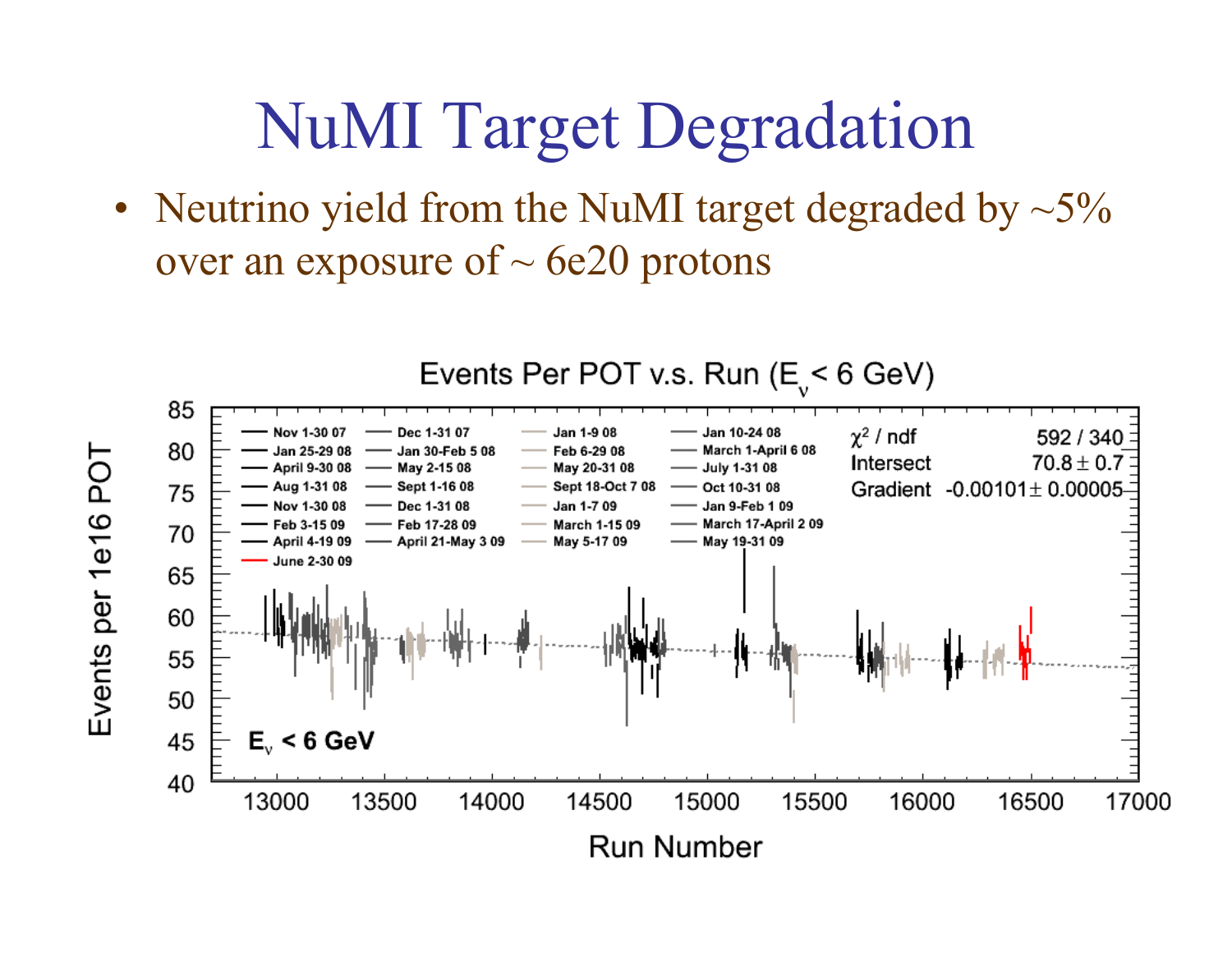#### Extrapolate NuMI target lifetimeto Project X

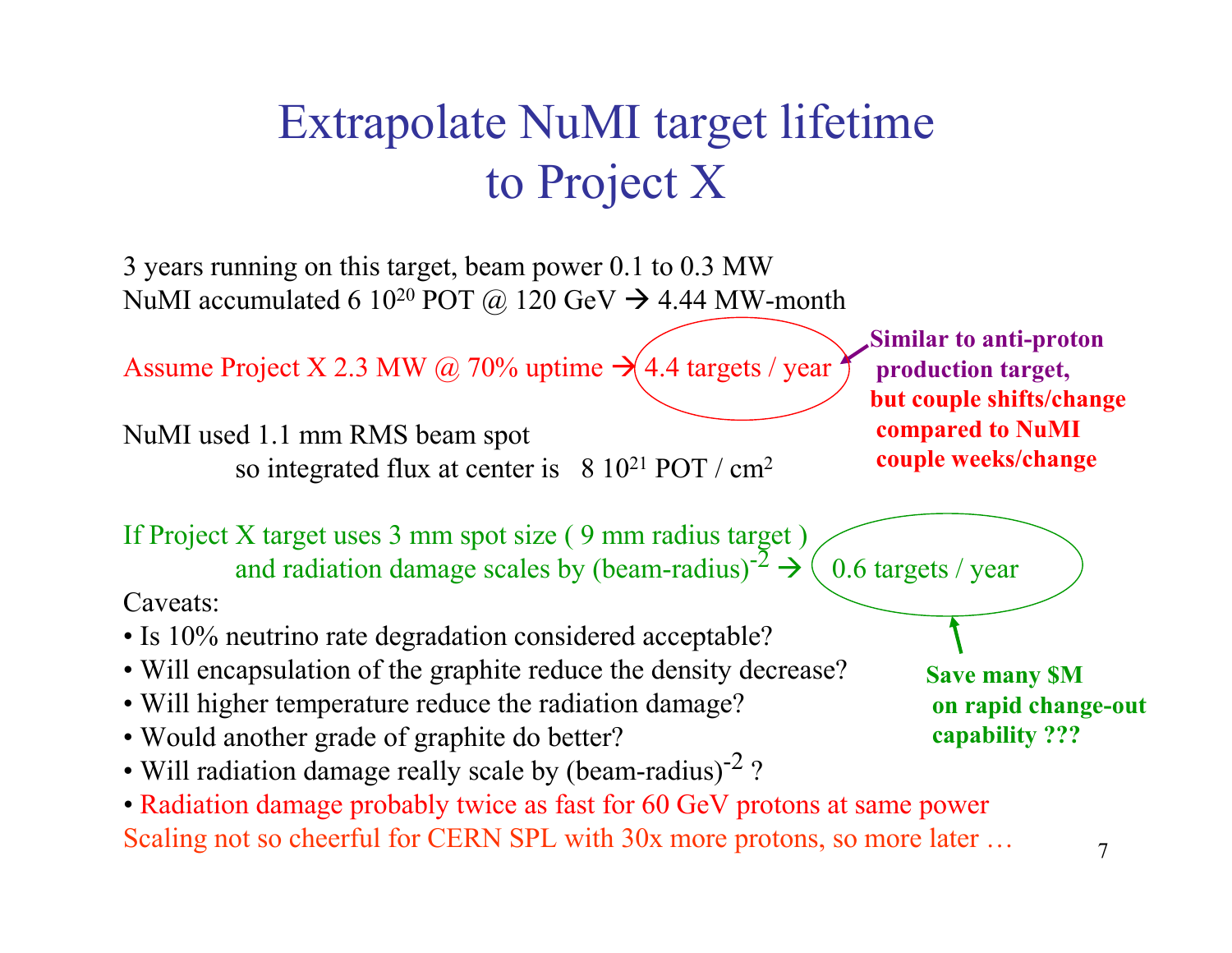#### IHEP NOVA-Project X 2MW target

From 2005 study of graphite encapsulated in Al or steel sheath, with water cooling,graphite target stress and temperature were OK for 1.5e14 PPP 2 MW beam.Remaining issues were:

- Hydraulic shock in cooling water  $(150 \text{ atm.})$  *(suggested using heat pipe to solve)*  $\blacksquare$
- Radiation damage lifetime *(est. at 1 year but not well known)*
- Windows + accident conditions

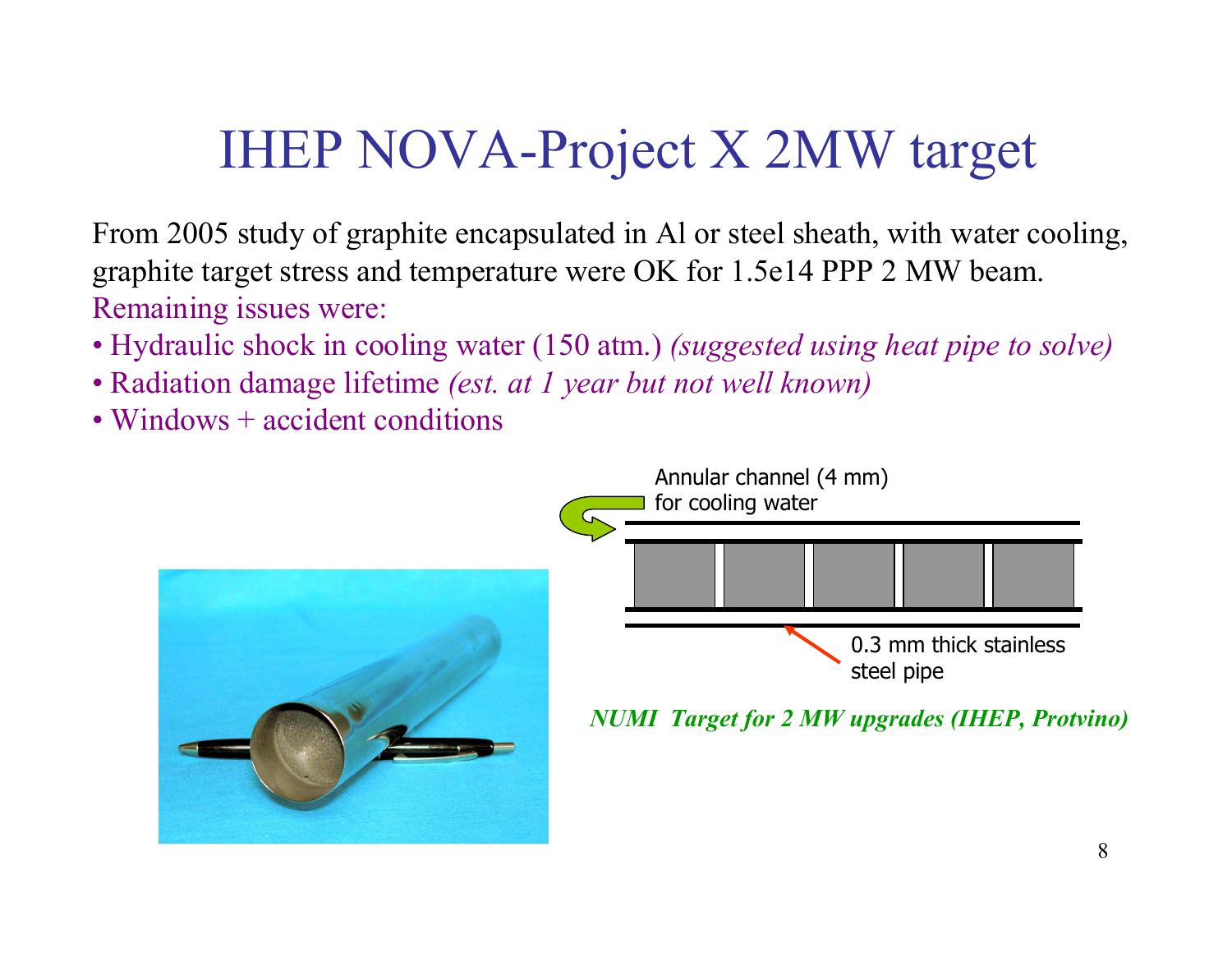#### Effect of larger spot size

3 horn (T2K style) focusing but on-axis,horn radius changing with target radius



9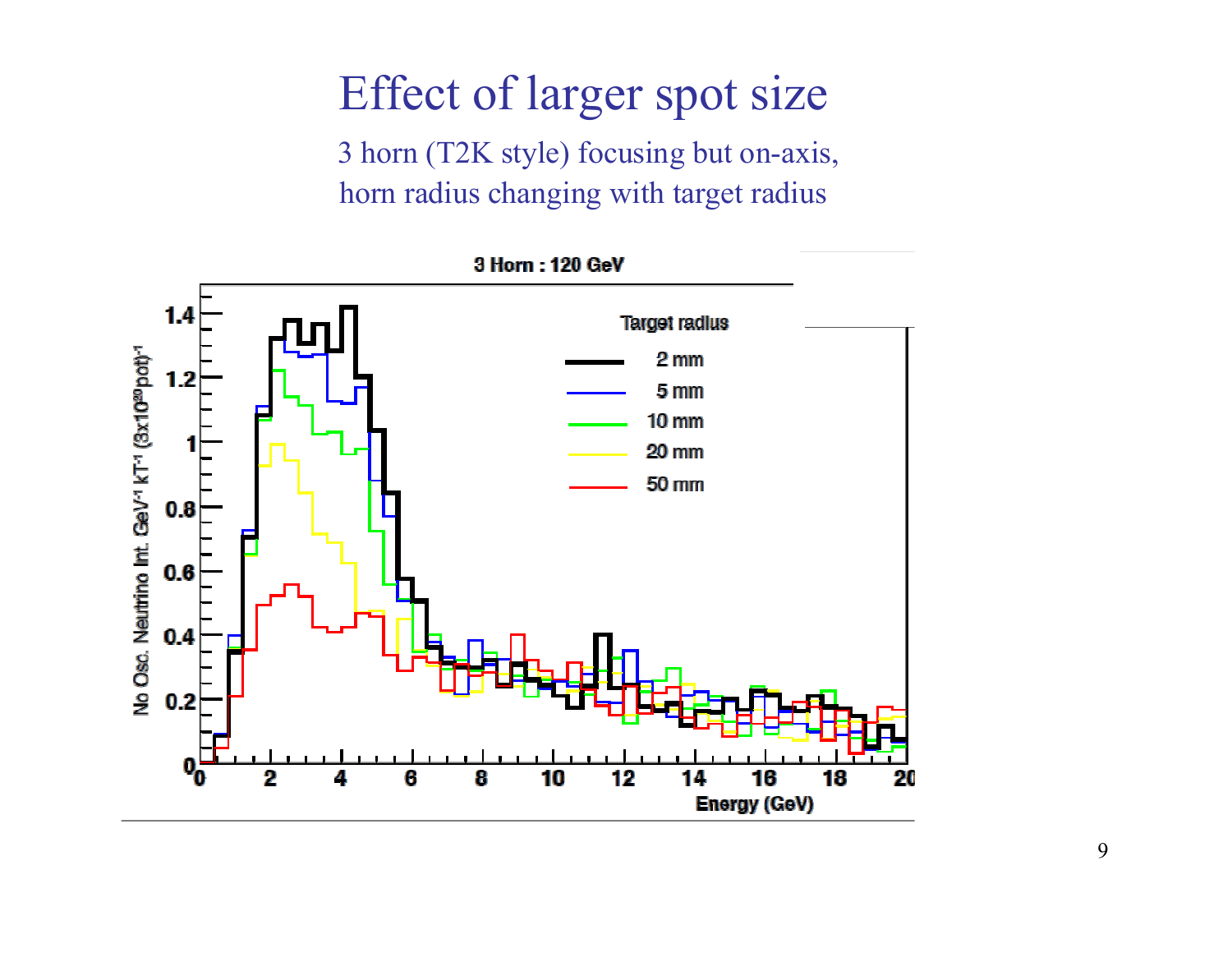# 2 MW Target Challenges

- Single pulse failure
- Heat removal
- Radiation damage
- Thermal shock (stress waves)
- Spatial constraints
- Oxidation
- Residual radiation
- Physics optimization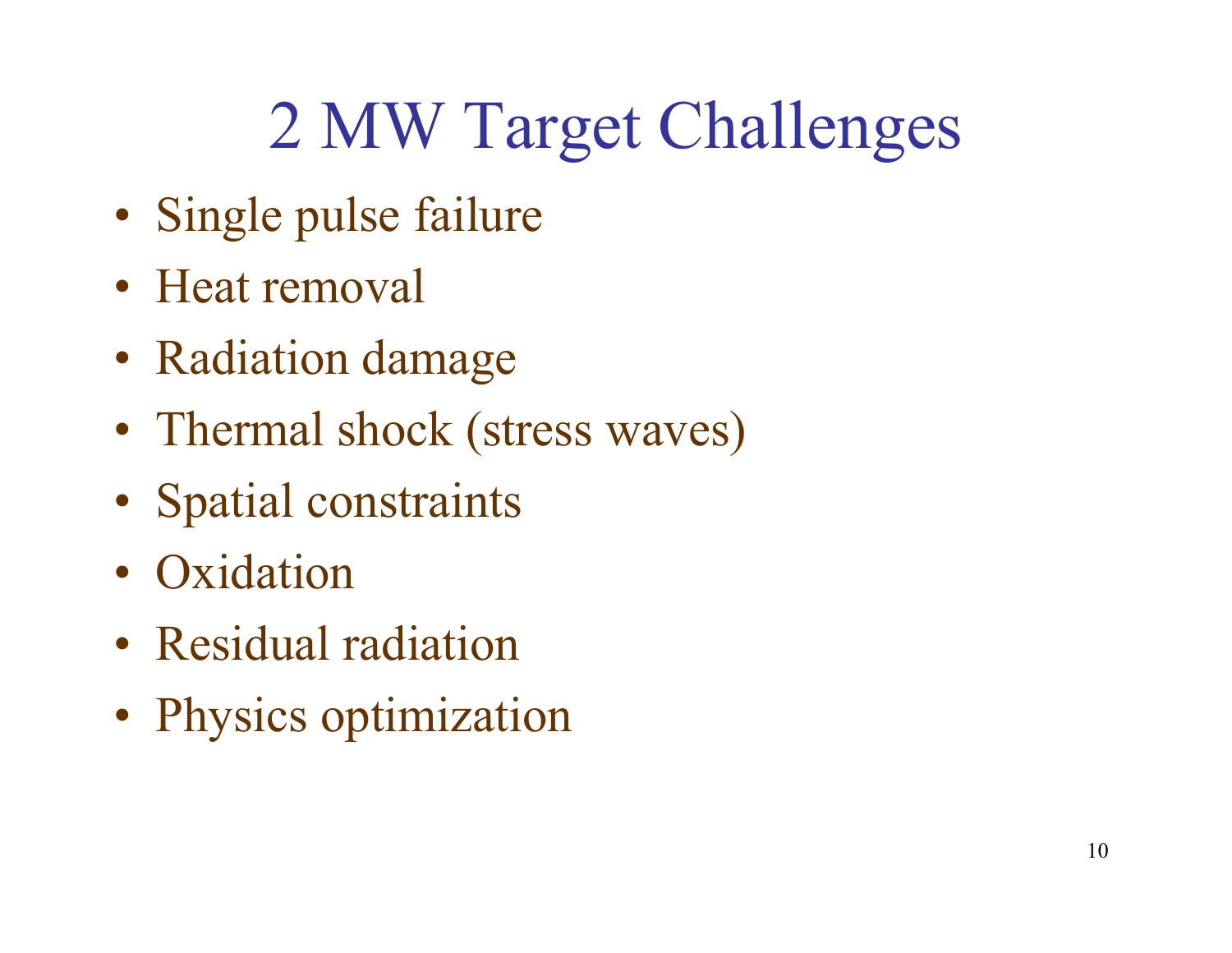# Single Pulse Survivability

- Based mostly on basic mechanical properties:
	- Specific Heat
	- Coefficient of Thermal Expansion
	- Young's Modulus
	- **>Tensile Strength**

Thermo-mechanical **Efficiency** 

$$
K \propto \frac{\sigma_t c_{p,avg}}{E \alpha}
$$

- Fully understanding material requires FEA,<br>including: including:
	- $\triangleright$  Thermal conductivity
	- Poisson's ratio
	- Compressive / Flexural strength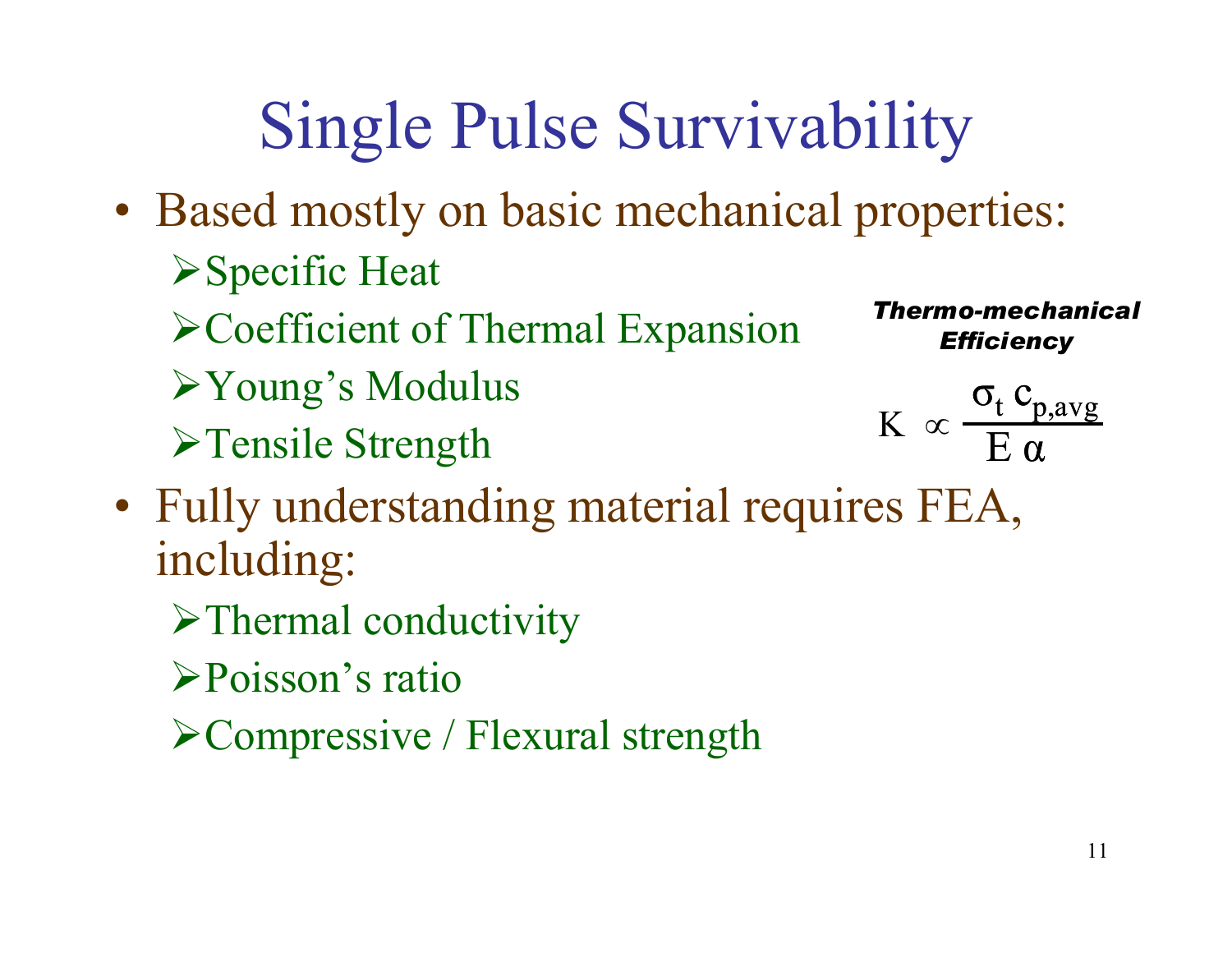# Materials (f/ Luca Bruno)

| Graphites and hBN - Material Properties at 20 °C |                     |                         |      |                 |            |                 |                 |      |             |             |
|--------------------------------------------------|---------------------|-------------------------|------|-----------------|------------|-----------------|-----------------|------|-------------|-------------|
| <b>Property</b>                                  | <b>Unit</b>         | <b>Carbone-Lorraine</b> |      |                 | <b>SGL</b> |                 |                 |      | <b>POCO</b> | $h-BN$      |
|                                                  |                     | 1940                    | 2020 | 2333            | R7500      | CZ <sub>3</sub> | CZ <sub>5</sub> | CZ7  | ZXF-5Q      | <b>AX05</b> |
| <b>Apparent Density</b>                          | $g \text{ cm}^{-3}$ | 1.76                    | 1.77 | 1.86            | 1.77       | 1.73            | 1.84            | 1.88 | 1.78        | 1.91        |
| <b>Open Porosity</b>                             | $\frac{0}{0}$       | 16                      | 9    | 10 <sup>°</sup> | 13         | 14              | 10              | 10   | 16          |             |
| Avg. Grain size                                  | µm                  | 12                      | 16   | 5               | 10         | 20              | 10              | 3    | 1           |             |
| <b>Young Modulus</b>                             | Gpa                 | 10                      | 9.2  | 10              | 10.5       | 10              | 11.5            | 14   | 14.5        | 30          |
| Thermal exp. Coeff.                              | um/m °C             | 4.7                     | 3.5  | 6               | 3.9        | 3.8             | 5.1             | 5.8  | 8.1         | 0.5         |
| <b>Thermal Conductivity</b>                      | $W/m^{\circ}C$      | 81                      | 75   | 90              | 80         | 65              | 100             | 100  |             | 71/121      |
| <b>Electrical resistivity</b>                    | $\mu\Omega$ m       |                         | 16.5 |                 | 14         | 18              | 13              | 13   | 19.5        | $> 10^{14}$ |
| <b>Specific heat</b>                             | J/kg °C             | 710                     | 710  | 710             | 710        | 710             | 710             | 710  | 710         | 800         |
| <b>Flexural strength</b>                         | <b>MPa</b>          | 45                      | 41   | 76              | 50         | 40              | 60              | 85   | 115         | 22          |
| <b>Compressive Strength</b>                      | <b>MPa</b>          | 91                      | 100  | 167             | 120        | 90              | 125             | 240  | 195         | 23          |
| Tensile strength                                 | <b>MPa</b>          | 30                      | 27   | 50              | 33         | 26              | 40              | 56   | 76          | 15          |
|                                                  |                     |                         |      |                 |            |                 |                 |      |             |             |
| Ratio $\sigma_c/\sigma_t$                        | $\sim$              | 3.1                     | 3.7  | 3.3             | 3.6        | 3.4             | 3.2             | 4.3  | 2.6         | 1.5         |
| $K \sim (\sigma_t C_p)/(E \alpha)$               |                     | 0.45                    | 0.60 | 0.59            | 0.57       | 0.49            | 0.48            | 0.49 | 0.46        | 0.80        |

A wide range of graphites was investigated. Based on material data available in literature, the best candidates have been identified. The table shows a selection of grades considered.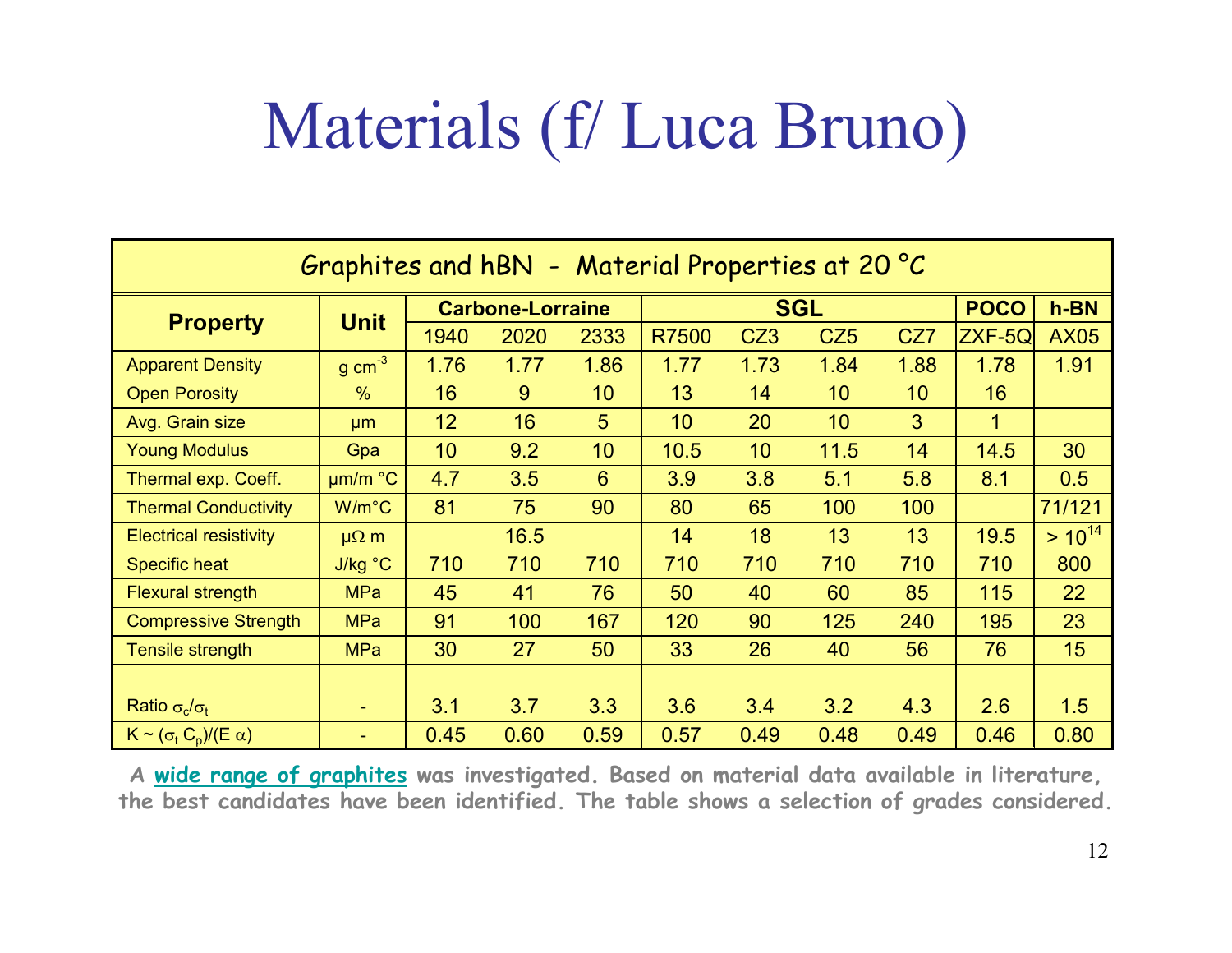# More Materials (f/ Jim H.)

|                                                                                  | Aluminum<br>6061-T6 | AlBeMet | Beryllium<br>$I-220H$ |
|----------------------------------------------------------------------------------|---------------------|---------|-----------------------|
| Density $(g/cm3)$                                                                | 2.7                 | 2.1     | 1.85                  |
| Young Modulus (GPa)                                                              | 69                  | 196     | 303                   |
| Thermal exp. Coeff. $(ppm/C)$                                                    | 23.4                | 13.9    | 11.4                  |
| Thermal conductivity $(W/mC)$                                                    | 180                 | 212     | 216                   |
| Electrical resistivity (micro-ohm m)                                             | 0.038               | 0.033   | 0.043                 |
| Specific heat $(J/kgC)$                                                          | 963                 | 1506    | 1925                  |
| Tensile strength (MPa)                                                           | 310                 | 305     | 448                   |
| K (but also need to scale by density<br>and $dE/dx$ , so Al another x 1.5 worse) | 0.185               | 0.17    | 0.25                  |

• Bottom line: graphite is good, h-BN may be better, Al is no-go, Be and Be/Al are possibilities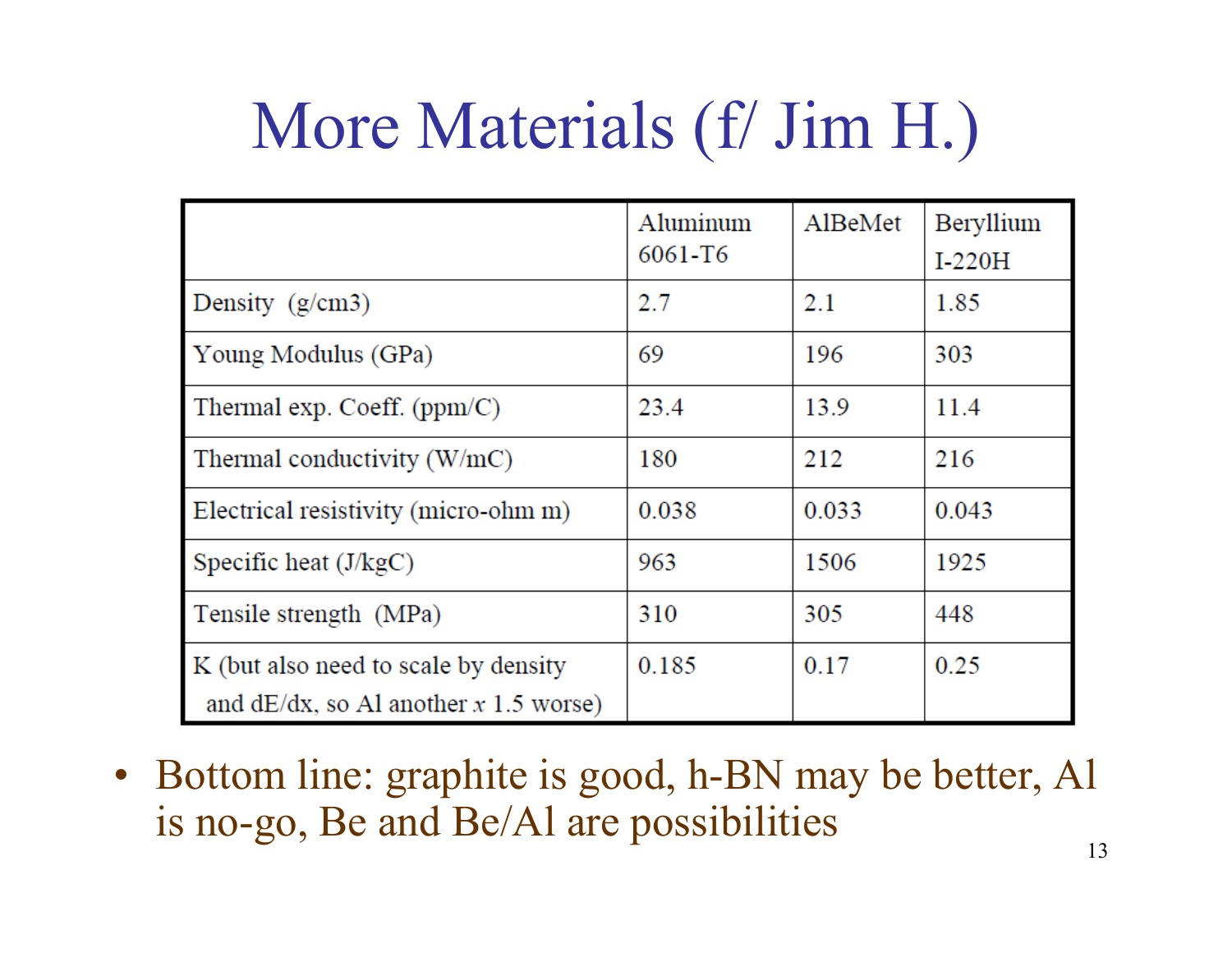## Heat Removal

- 25-30 kW total energy deposited (IHEP)
- Easy to remove with water



- •Tritium production
- • Hydrogen gas production
- $\bullet$  Thermal shock in water (Water Hammer)
- • 150 atm IHEP report now thought to be much less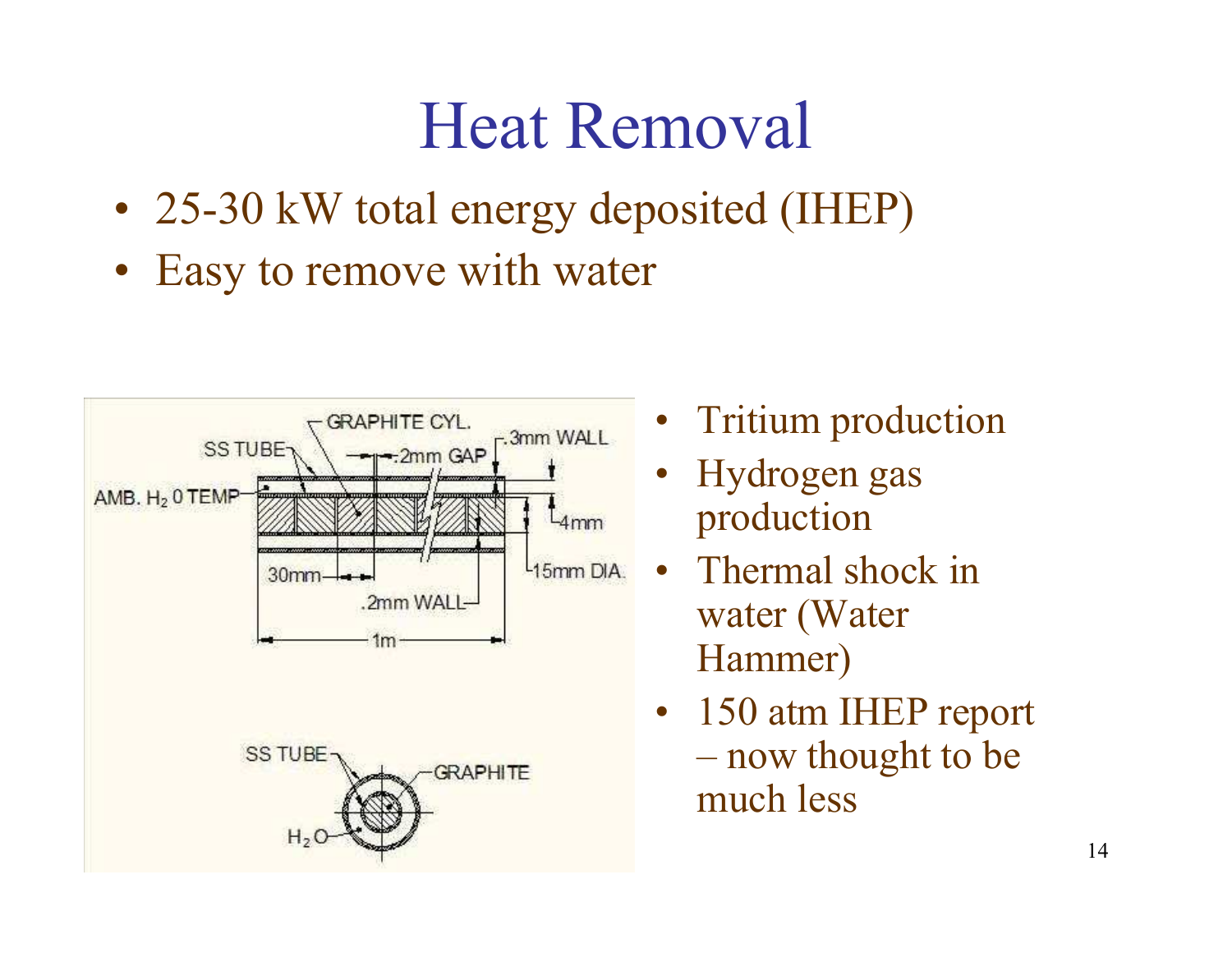## Radiation Damage





- • Atom displacement causes changes in material properties
	- Also Helium production produces internal presure
- • Not much literature on high energy proton irradiation of materials
- $\bullet$  Lots of information on low energy neutron irradiation (nuclear reactors)

15**Pictures** from N. Simq<mark>ş</mark> talk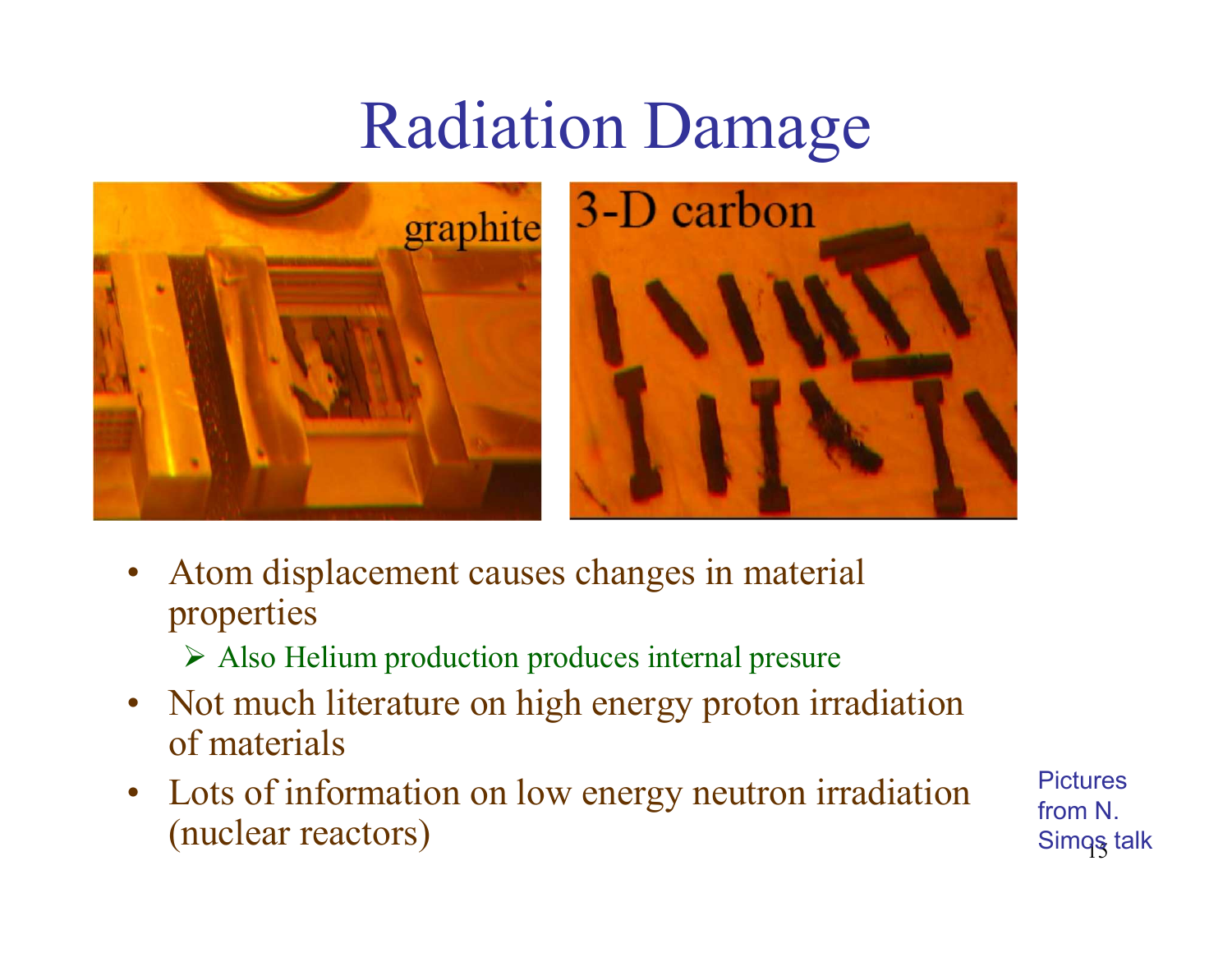## Thermal Shock





- Sudden expansion of material surrounded by cooler material creates a sudden local area of compressive stress
- Stress waves (not shock waves) move through the target material
- Plastic deformation or cracking can occur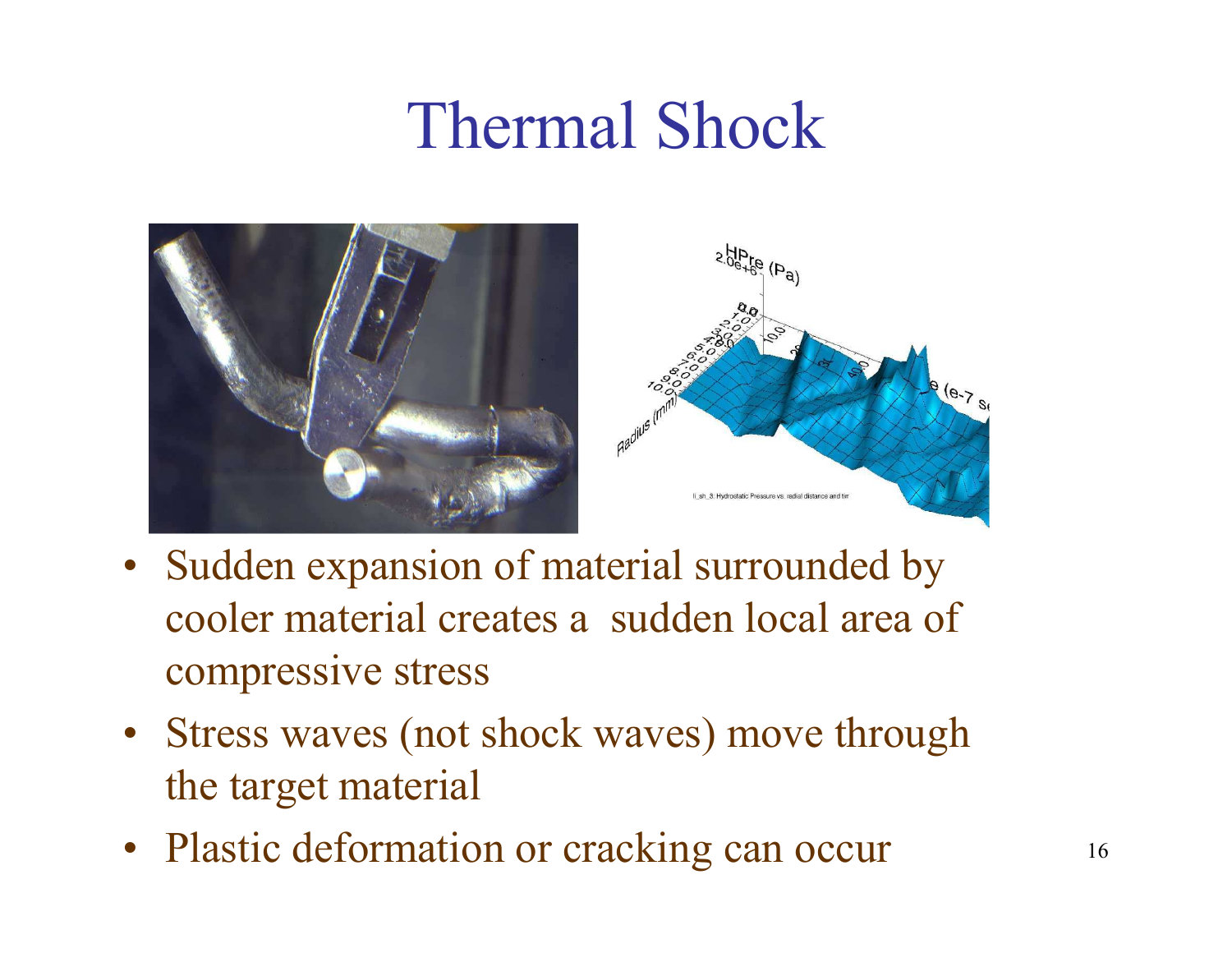# Residual Radiation



#### Measured dose rates for Horn 1 water line repair

|       | Doserate Doserate<br>@ 1 foot On Contact |       |  |  |  |  |
|-------|------------------------------------------|-------|--|--|--|--|
| Point | (mr/hour) (mr/hour)                      |       |  |  |  |  |
|       | 35000                                    | 75000 |  |  |  |  |
| 2     | 40000                                    | 75000 |  |  |  |  |
| 3     | 35000                                    | 80000 |  |  |  |  |
|       |                                          |       |  |  |  |  |

- Dose rates for 2 MW beam components estimated at  $200,400$  B ad/br 300-400 Rad/hr
- Systems for component change-out and repair must<br>be developed be developed
- Operations activities must be integrated into the concentral design of terms components conceptual design of target components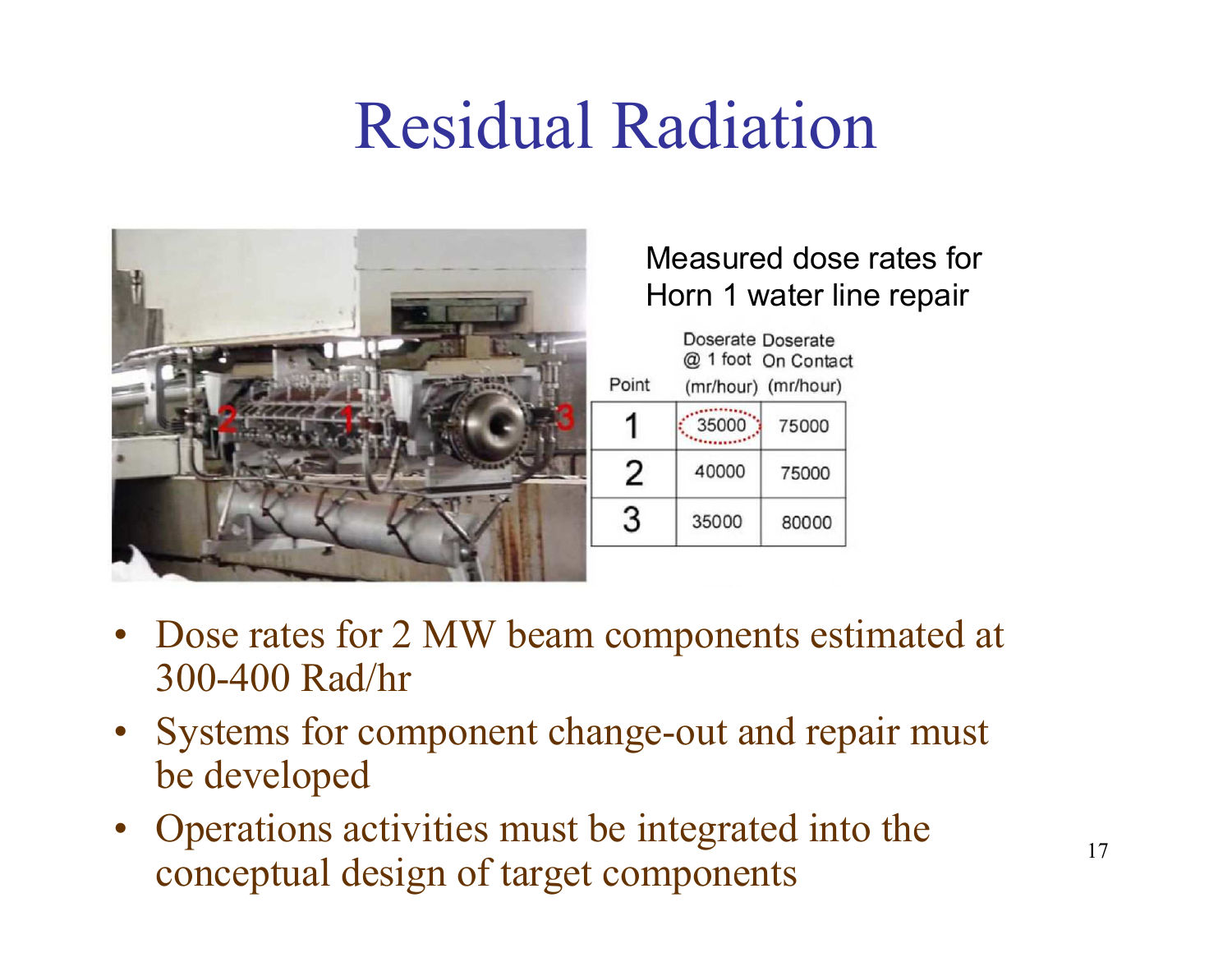## Survivability is relative



- P-bar consumable target
	- $\triangleright$  Ran in consumable mode for 2 plus years
	- Change-out time 12 hours maximum
	- Over-heating, oxidation, thermal shock led to damage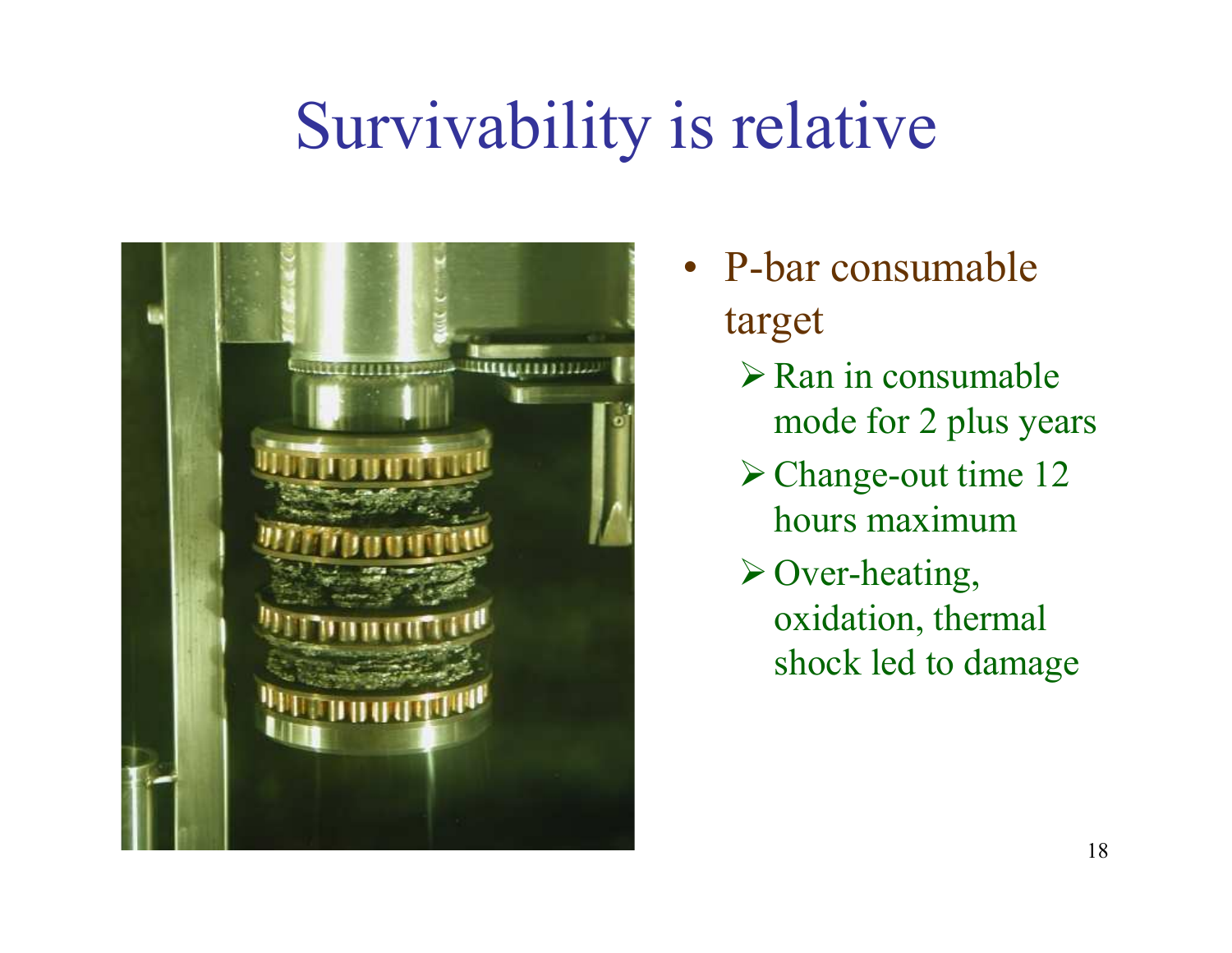# Target R&D Work Packages

- Water hammer investigation/experiment
- Radiation damage investigation/experiment
- Beryllium thermal shock investigation
- Integrated target/horn conceptual design
- 700 kW target design (using IHEP 2 MW core concept)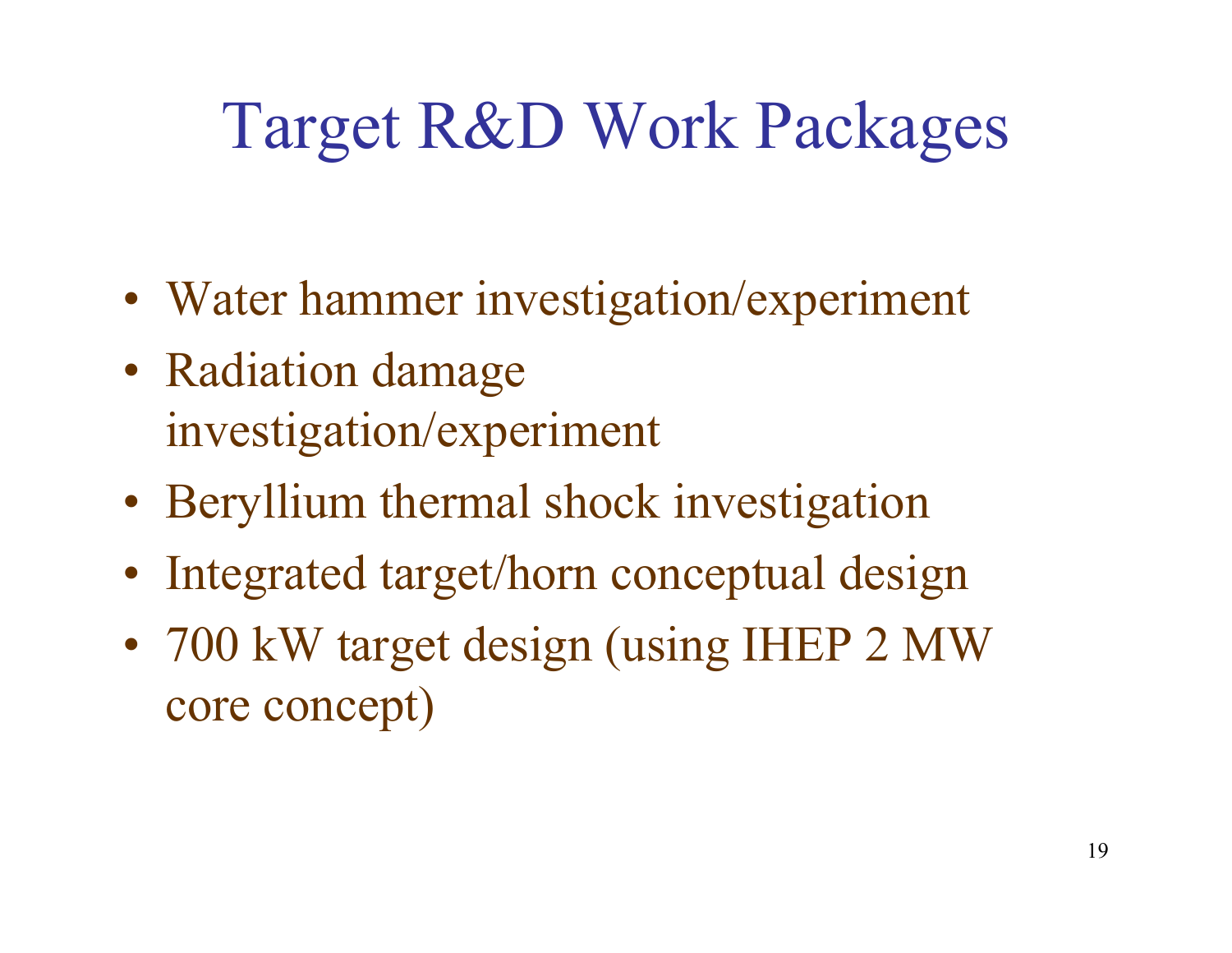### Water Hammer - ANL

- $\bullet$  Analysis and simulation to investigate water hammer effect
	- $\triangleright$  Instantaneous temperature rise producing large pressure wave
- $\bullet$  Benefit - Single phase water cooling
	- $\triangleright$  Otherwise may have to have a more complicated water system
- $\bullet$  Initial investigations
	- IHEP estimated 150 atm (probably too much)
- $\bullet$  ANL concludes IHEP ignored flexibility of walls
	- $\triangleright$  Recalculated water hammer of < 50 atm (probably acceptable)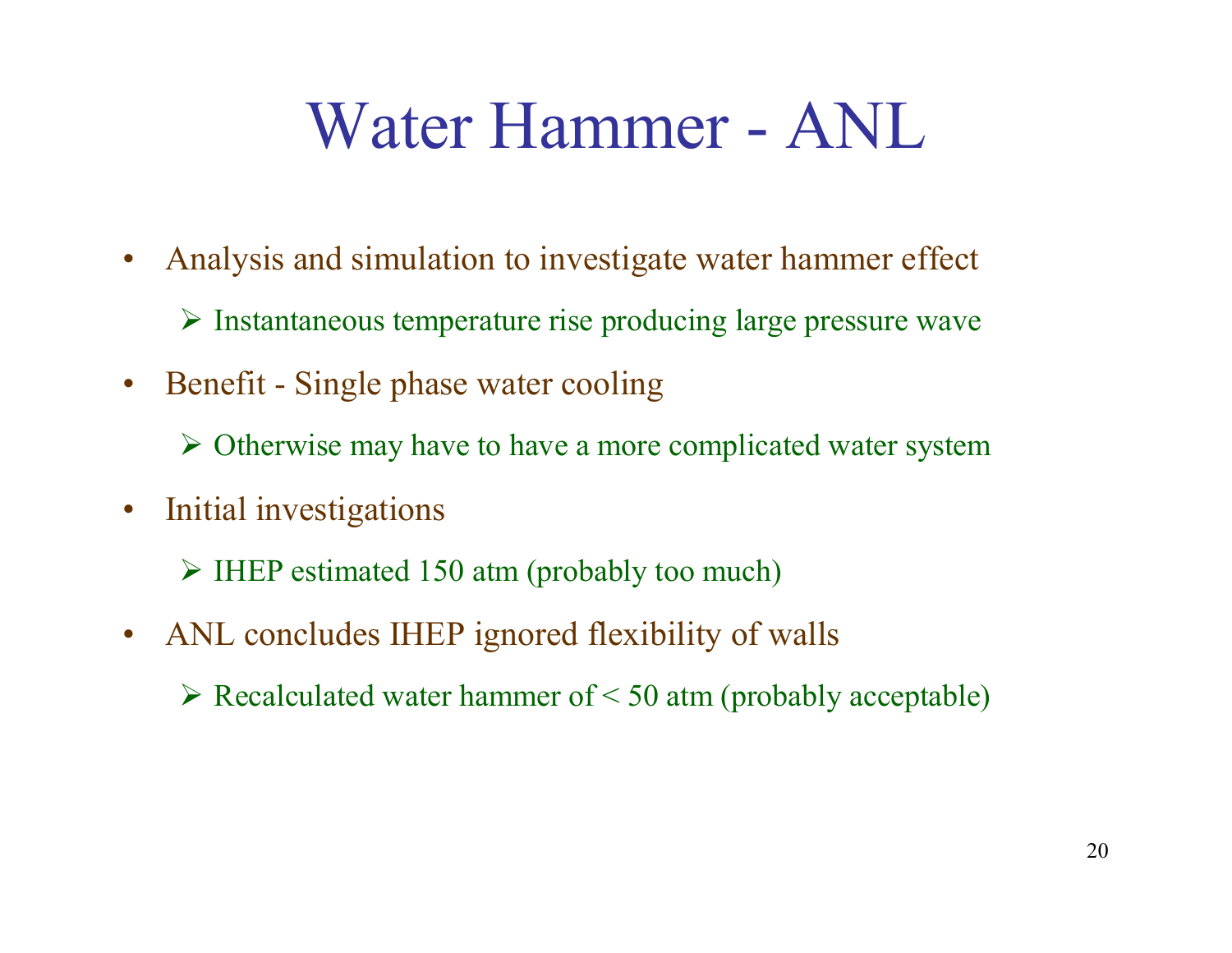# Radiation Damage

- • Irradiation test at BLIP with new promising materials in vacuum (instead of water bath)
	- $> 140$  MeV protons better than neutrons
- $\bullet$  Investigate radiation damage in candidate material s
	- Graphite, Be, Albemet, h-BN
- • New MARS capabilities with be put to test
	- DPA model / Helium production



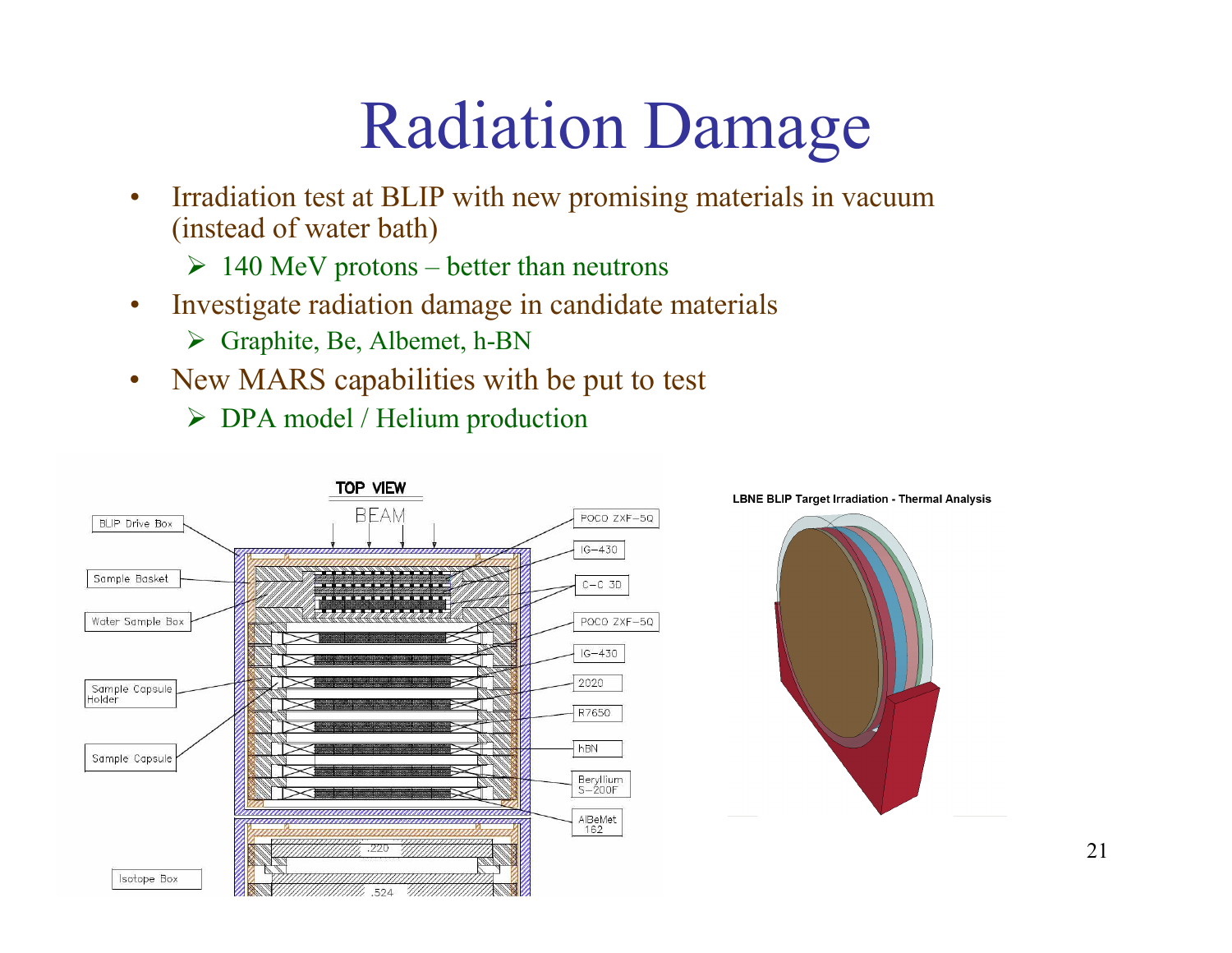# Beryllium Thermal Shock

- Analysis to explore the use of Be as a target material
- • Benefits
	- Longer target lifetime
	- Elimination of windows and pump/purge system
	- Possible integrated target/horn design
- Difficulties:
	- Worse K-factor
	- Greater susceptibility to helium build-up
- RAL working on this T2K window experience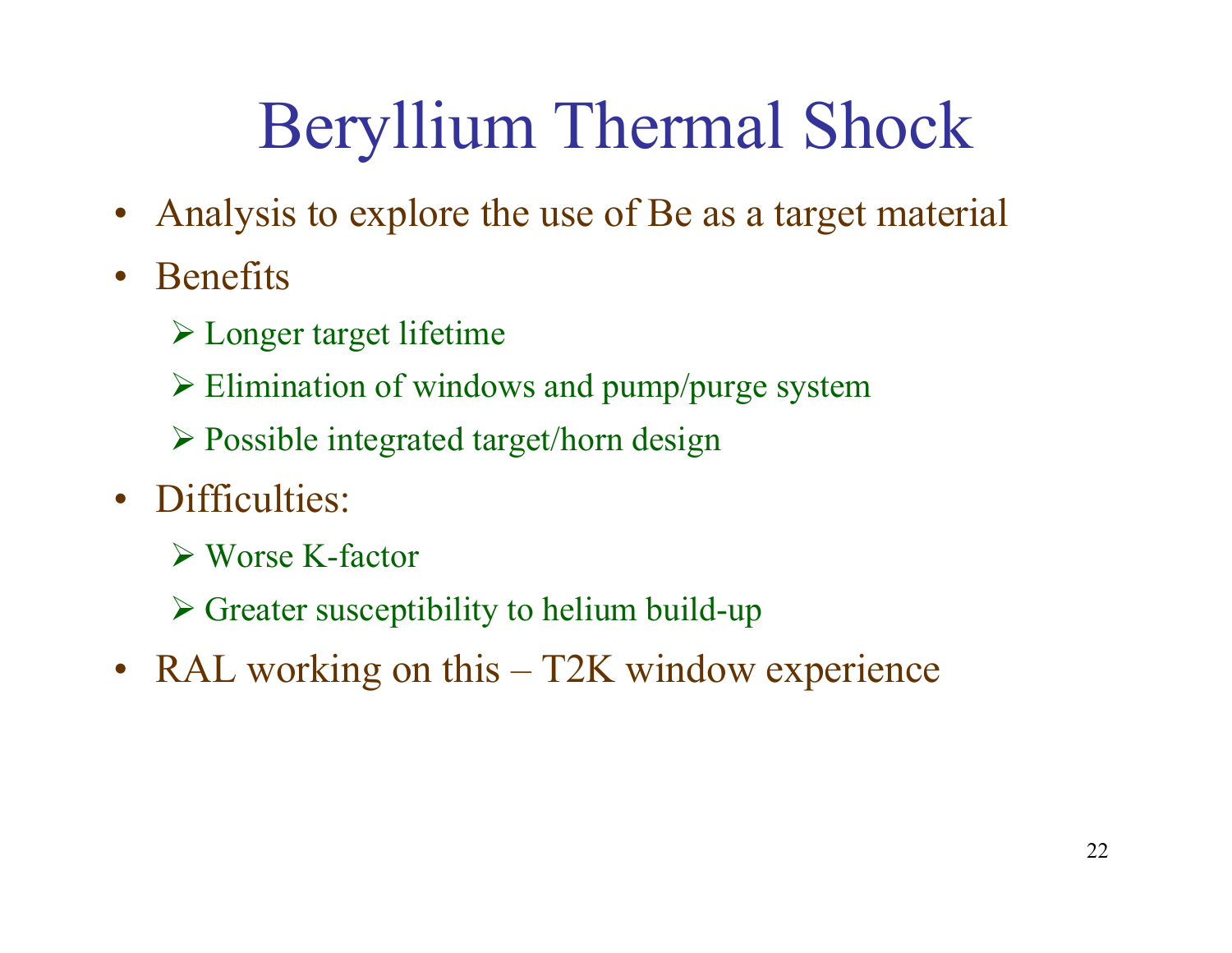## 700 kW Target Design - IHEP

- Using 2 MW target "core" design, complete conceptual design of an LBNE baseline target assembly capable of 700 kW beam power
	- Facilitates baseline cost/schedule estimate
	- $\triangleright$  Provides experience with the IHEP 2 MW design concept
- IHEP has built the NuMI (MINOS and NOvA) targets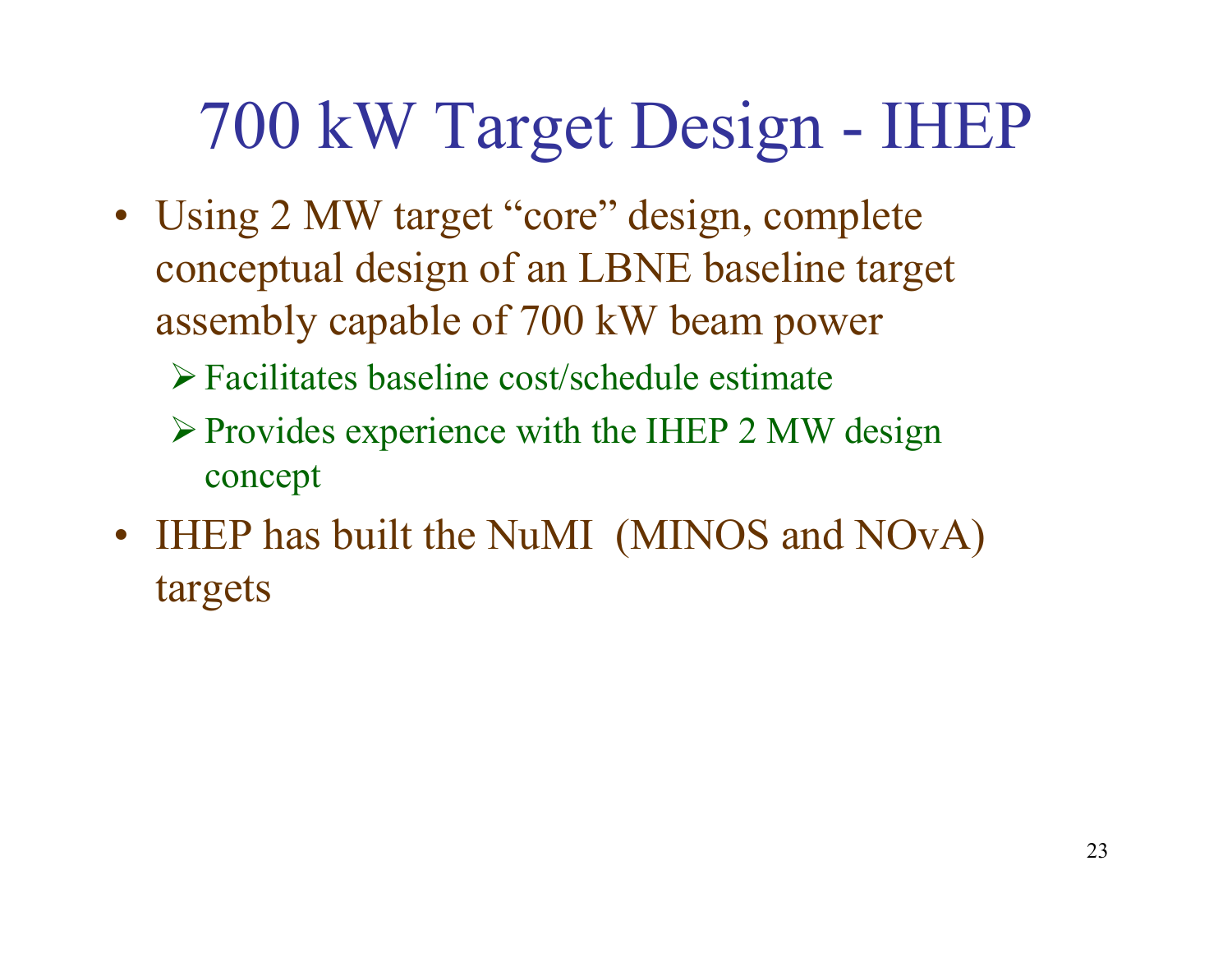# Other Target Hall Issues

- Remote stripline connection (ORNL, RAL, ANL)
- Radioactive component handling (ORNL)
- Radiation accelerated corrosion (ANL, BNL)
- Air versus water cooled decay pipe (ANL, ORNL)
- High current horn conceptual design (??)
- Water cooled chase steel shielding (ANL, ORNL)
- Heat pipe target cooling (IHEP)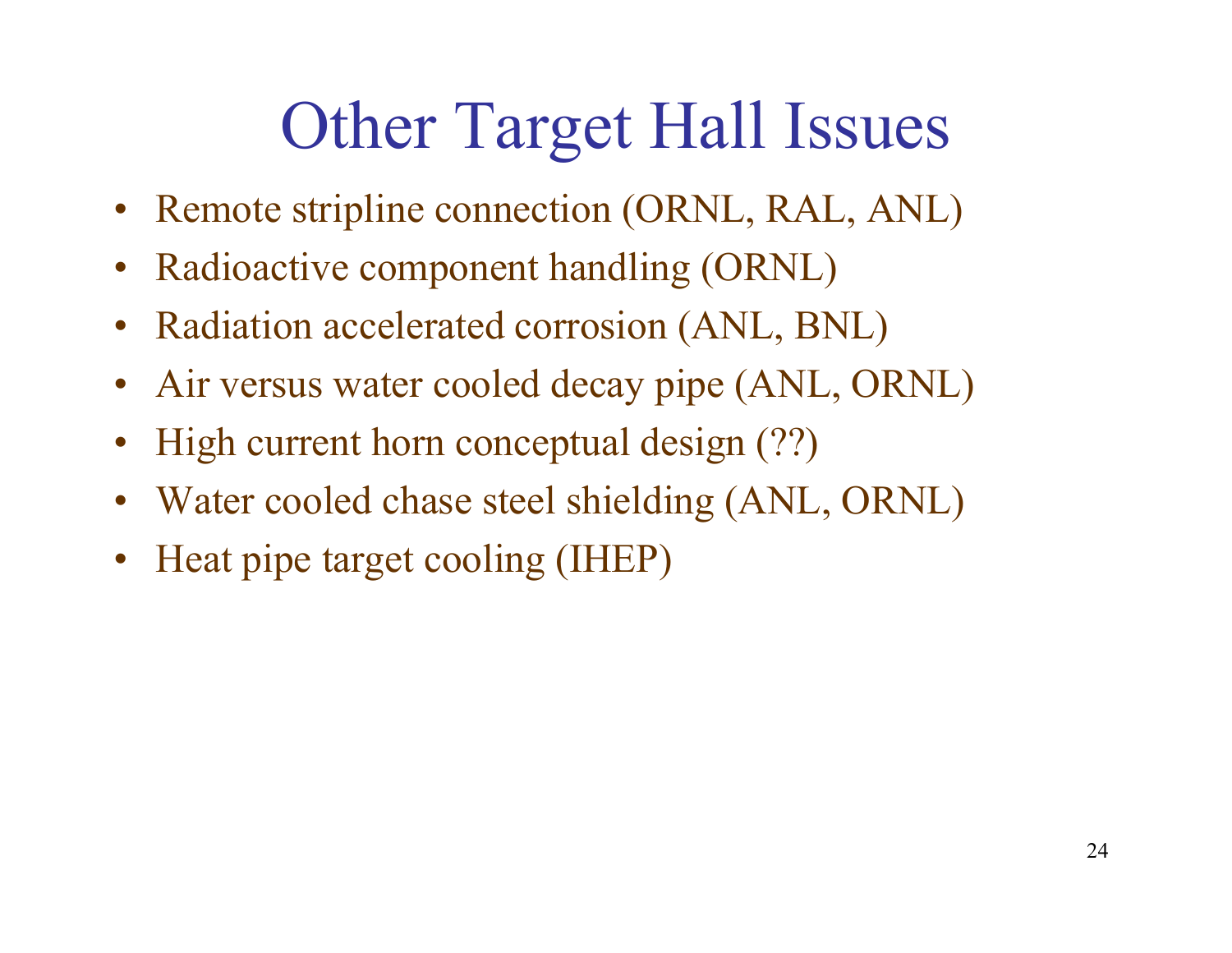# Target Hall Instrumentation

- $\bullet$  Additional instrumentation in and near target hall to support beam operation
	- $\triangleright$  Commissioning
	- Beam-based Alignment
	- Beam Permit
	- Long-term Monitoring
- $\bullet$  Interfaces with other instrumentation systems
	- $\triangleright$  Primary beam
	- $\triangleright$  Systems (RAW, air, temps)
	- $\triangleright$  Neutrino beam monitors
- • Varying needs of reliability
	- $\triangleright$  Every pulse for beam permit
	- Monthly or yearly for alignment/commissioning
- $\bullet$ Software is needed to bring everything together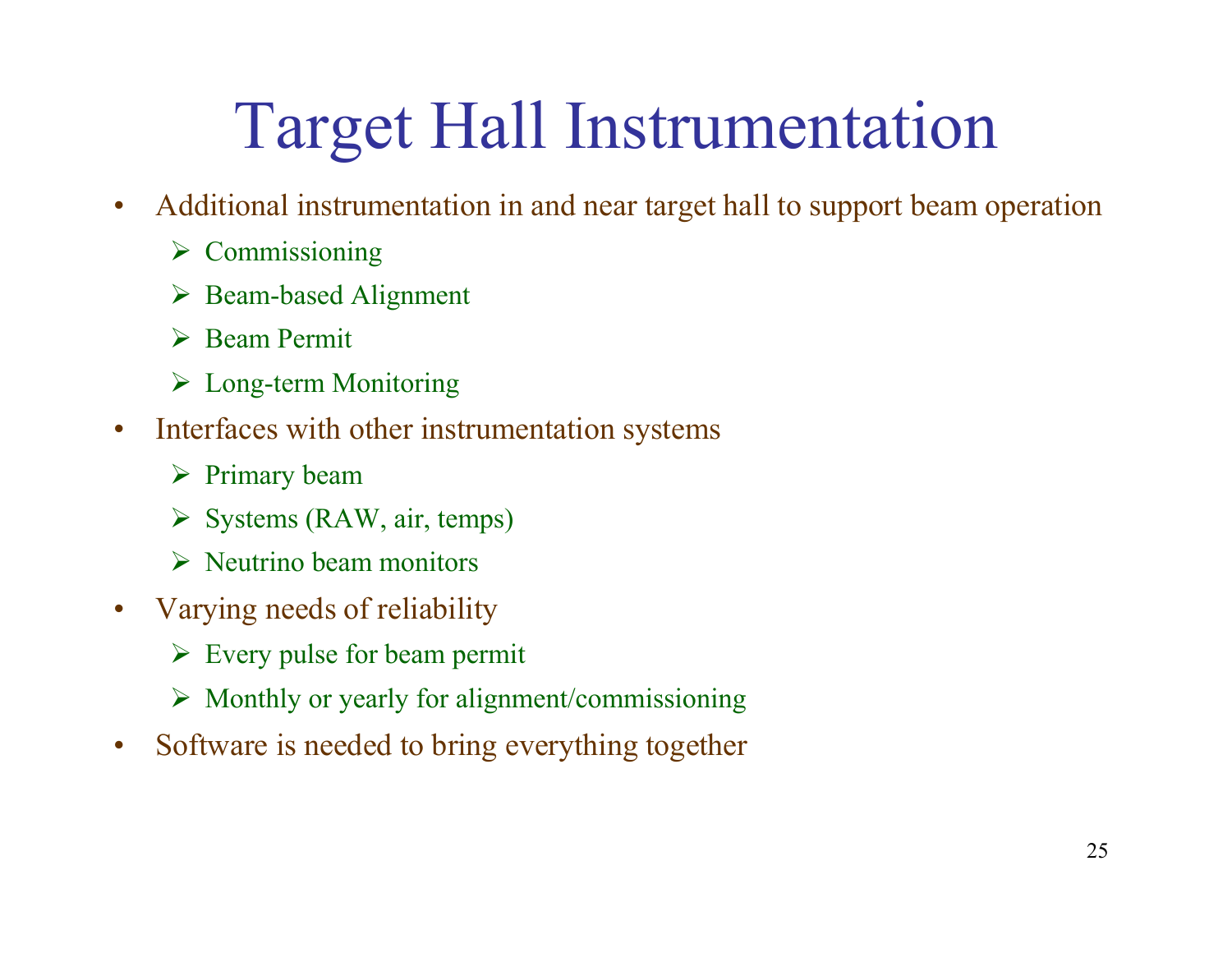### Quick list of NuMI Tools/Instrumentation

- •Shape of target and baffle
- •Cross-hairs on horns, and horn neck
- $\bullet$ Baffle thermocouples
- •Budal Monitor
- •Horn BLMs
- •Hadron Monitor
- •Muon Monitors
- •BPMs
- •Profile Monitors
- Toroids
- •MINOS Near Detector

#### Basis for LBNE

Features used

"Target Hall" Instrumentation

External Instrumentation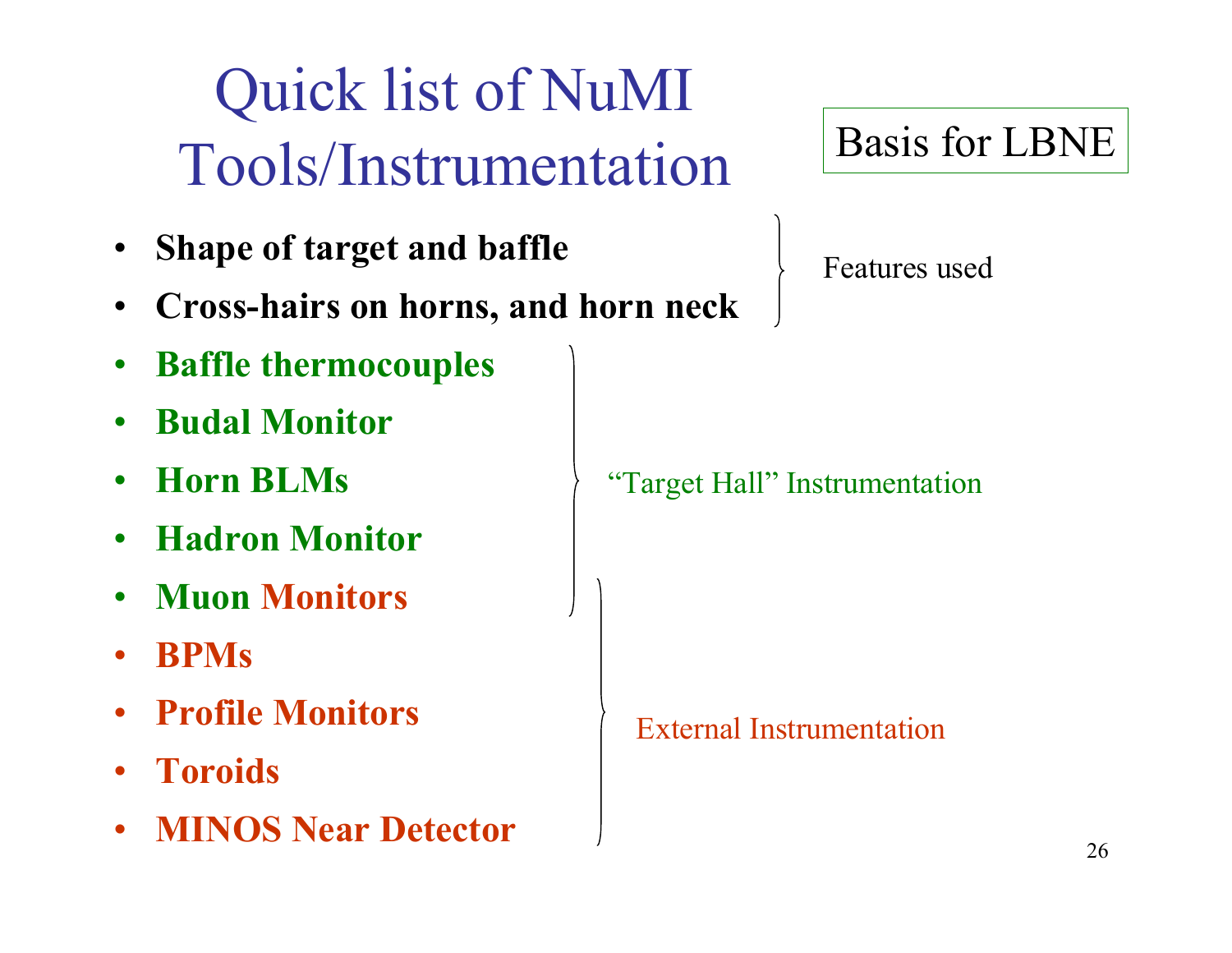#### Needs for Target Hall Instrumentation

- • Specialized devices need design and construction
	- Budal Monitor, Horn cross-hair monitors, thermocouple system, hadron monitor, target decay monitor
	- $\triangleright$  Difficult environments, varying needs for reliability
- These devices also need substantial beam simulation
	- $\triangleright$  Determine alignment tolerances
		- First step to defining specifications
	- $\triangleright$  Determine particle fluxes, radiation environment
	- $\triangleright$  Demonstrate the functionality of instrumentation
- Likelihood that some devices will need beam tests
	- $\triangleright$  At NuMI and elsewhere
- • A strong software framework and emphasis on integration is also needed
	- $\triangleright$  Better and quicker studies
	- $\triangleright$  Reduces barriers to studies
- •Collaborator input is more than welcome